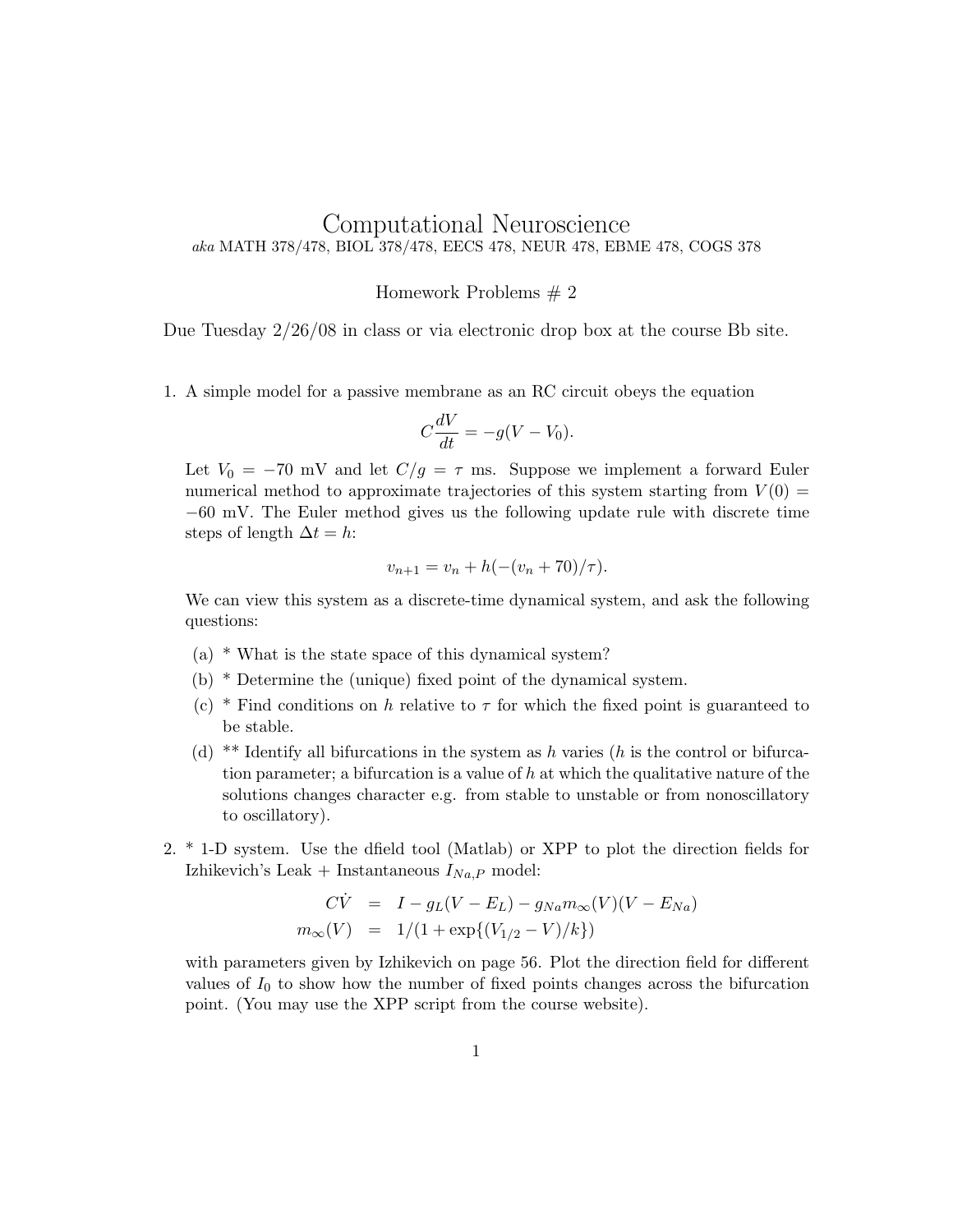3. \* Consider a system of two RC elements (take  $R=1$  and  $C=1$ ) connected with a resistance of  $1/20$ , as in the handout on numerical methods. The system of equations is

$$
\dot{V}_1 = -V_1 + 20(V_2 - V_1) \n\dot{V}_2 = -V_2 + 20(V_1 - V_2)
$$

Write this system in  $2 \times 2$  matrix notation, find the eigenvalues and eigenvectors about the (unique) steady state, determine its stability, and relate the eigenvectors and eigenvalues to the behavior of the system as described in the handout and in class.

4. \* Using either XPP, the PPlane tool for Matlab or another method for visualizing two-dimensional vector fields, produce at least two different versions of each of the following phase portraits by choosing different values of  $a, b, c$  and  $d$ . Hint: Before you begin, read problem 5.

$$
x' = ax + by
$$
  

$$
y' = cx + dy
$$

- (a) A saddle point.
- (b) A stable focus (aka spiral sink).
- (c) An unstable node.
- (d) A center.
- 5. \*\* For each of the eight systems you described in problem 4, determine (either analytically or numerically) the eigenvalues of the equilibrium.
- 6. \*\* Izhikevich Chapter 3 problem 12: draw a bifurcation diagram for the  $I_{Kir}$  model using
	- (a) I as the bifurcation parameter;
	- (b)  $g<sub>L</sub>$  as the bifurcation parameter; and
	- (c)  $g_{Kir}$  as the bifurcation parameter.
- 7. Consider a version of the Fitzhugh Nagumo (FHN) equations:

$$
v' = v * (1 - v) * (v - a) - w + I_0
$$
  

$$
w' = \varepsilon (v - \gamma w)
$$

with parameters  $a=25$ ,  $\varepsilon=0.05$ ,  $\gamma=1$ .

(a) \* Calculate the steady state for  $I_0 = 0$  and for  $I_0 = 0.25$ .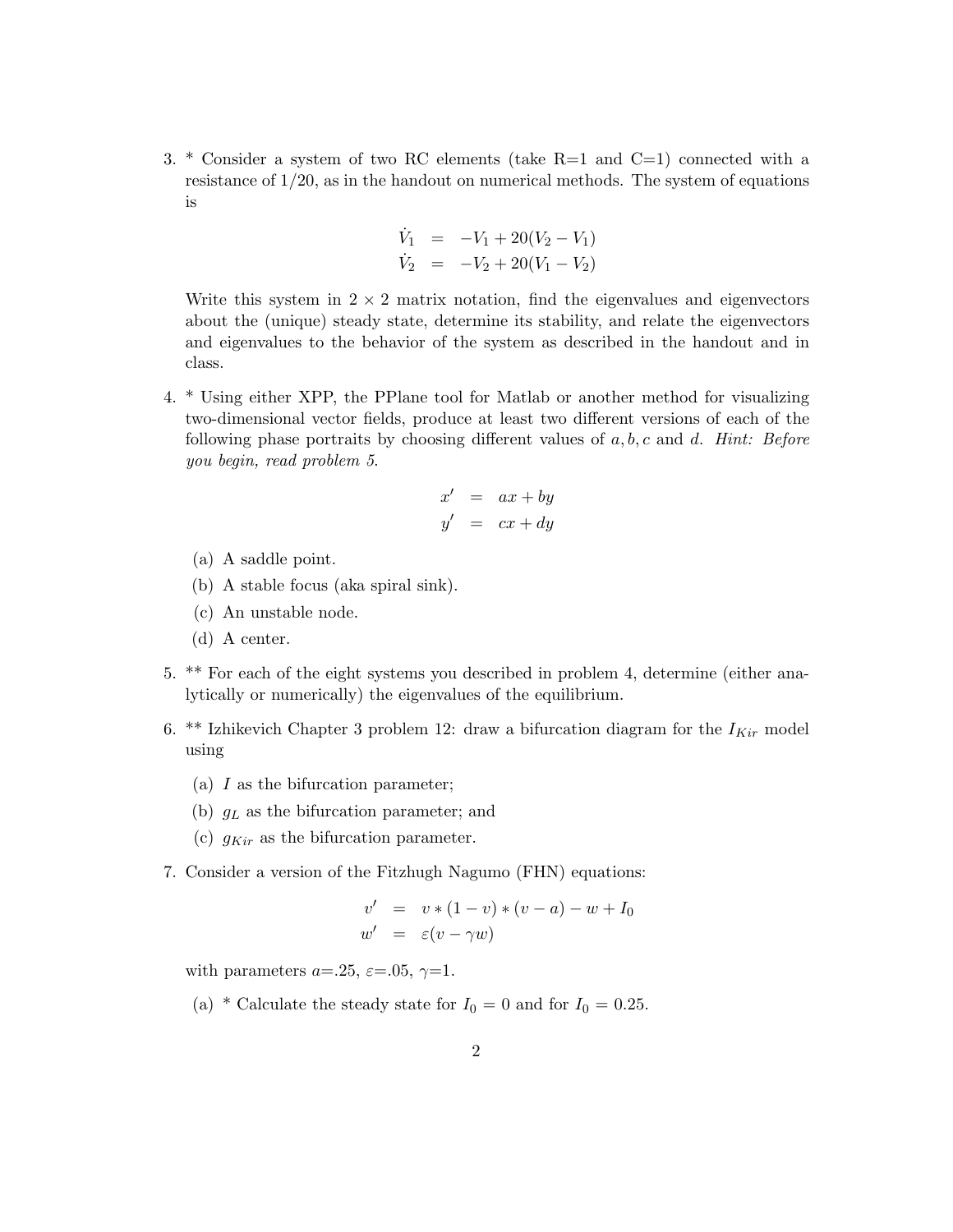- (b) \* For both values above, calculate the Jacobian of the system at the fixed point.
- (c) \* Find the eigenvalues and eigenvectors of the Jacobian (either by hand or using XPP, pplane (in Matlab) or another computer system), and determine the stability and local phase portrait of the fixed point.
- (d) \* Vary the "injected current"  $I_0$  to get within  $\pm$  0.01 of the point where the eigenvalues become pure imaginary numbers. Produce global phase portraits and line fields for the system with  $I_0$  roughly 20% above and 20% below this value. Describe the resulting phase portraits in words.
- (e) \*\* Find parameters for a,  $\varepsilon$  and  $\gamma$  for which the FHN equations produce bistability, and demonstrate with appropriate phase diagrams.
- 8. \*\*\* Suppose

$$
C\dot{V} = \sum_{k=1}^{K} g_k(V)(E_k - V) + I(t)
$$

where  $I(t)$  is integrable and bounded and the  $g_k(V)$  are smooth and bounded, *i.e.* there exist constants  $g_k^+$  $\frac{1}{k}$  such that for each k and for all V,

$$
0 \le g_k(V) \le g_k^+.
$$

Furthermore, assume that together, the set of voltages is bounded away from zero uniformly in V, i.e. for all V,  $\min_k(g_k(V)) \geq g_{-} > 0$ . This means that there is no voltage at which all the conductances are completely shut off.

- (a) Let the current  $I(t)$  be fixed at a constant value, I. Show that  $V(t)$  must approach some steady-state value (which might depend on its initial condition) as  $t \to \infty$ .
- (b) Now let the current  $I(t)$  vary in time. Can we be sure that  $V(t)$  is bounded for all time? Prove (and give explicit bounds) or else provide a counter example.
- 9. \*\*\* (Revised 2/15/08) Look up and state the Routh-Hurwitz conditions for the stability of systems of order 1, 2, 3 and 4. Describe how you would use these conditions to evaluate the stability of the full HH system at a given equilibrium point  $v_{ss}, h_{ss}, m_{ss}, n_{ss}$ ?
- 10. \*\*\* (Revised 2/18/08) Application of the Implicit function theorem (IFT). Look up and state the implicit function theorem. Consider a smooth autonomous dynamical system

$$
x' = f(x, \mu)
$$

for  $x \in \mathbb{R}^n$ , and  $\mu \in \mathbb{R}$ . Let C be the set of equilitia in  $\mathbb{R}^{n+1} = (x, \mu)$ :

$$
\mathcal{C} = \{(x,\mu)|f(x,\mu) = 0\}
$$